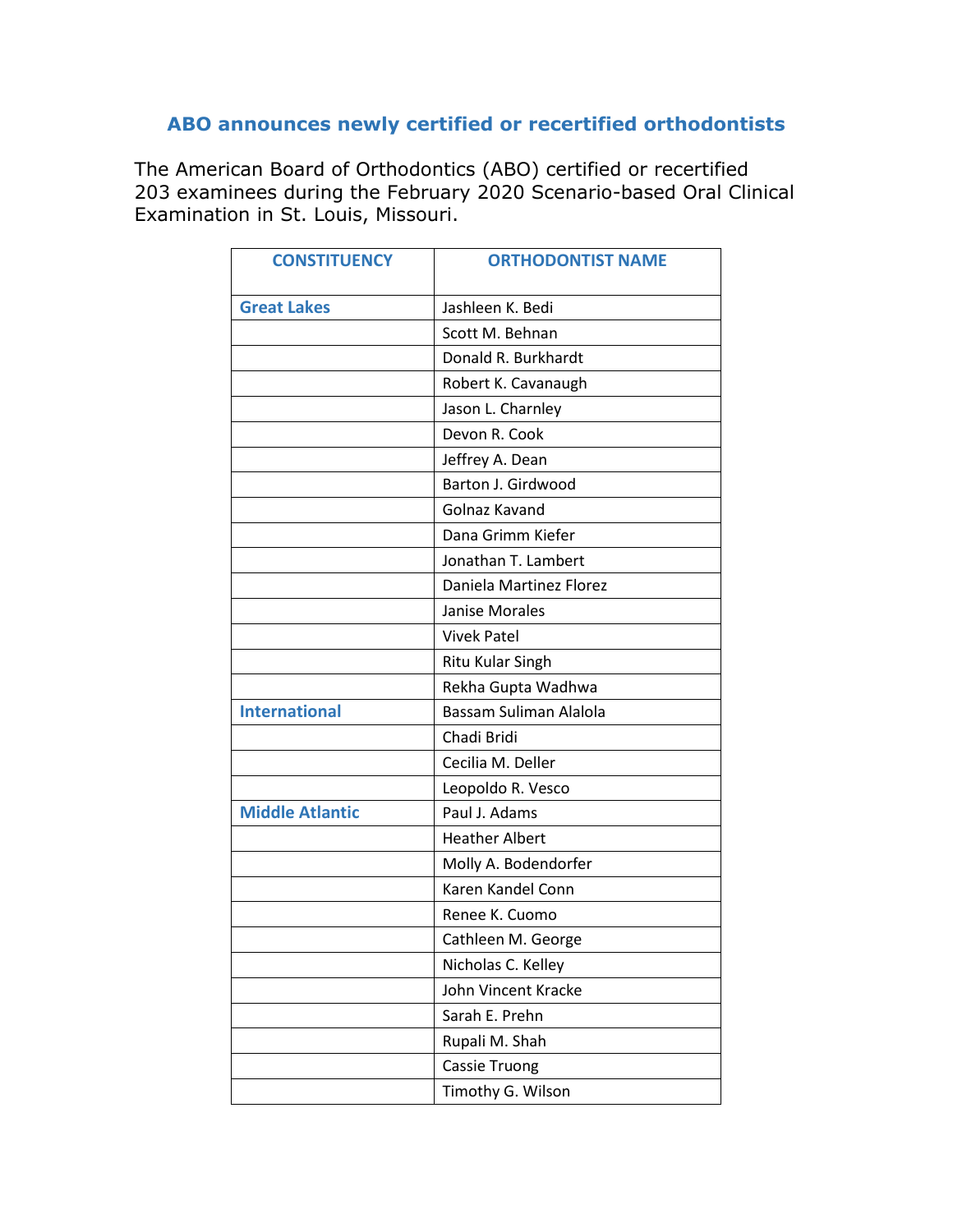|                     | Leah Yi                    |
|---------------------|----------------------------|
| <b>Military</b>     | Daniel Patrick Chartrand   |
|                     | Brett D. Cox               |
|                     | Timothy Joseph Dixon       |
|                     | Phuong M. Nguyen           |
|                     | Ebony Deanna Reed          |
|                     | Mark A. Romano             |
|                     | <b>Robert Stoner</b>       |
| <b>Midwestern</b>   | Jenna B. Behrents Edwards  |
|                     | Eric Bell                  |
|                     | Evan W. Brown              |
|                     | Jennifer Loucks Buren      |
|                     | Todd A. Curtis             |
|                     | Claire N. Foreman          |
|                     | Kirsten Taylor Frazier     |
|                     | <b>Darren Paul Hallums</b> |
|                     | Steven J. Henseler         |
|                     | <b>Theresa Karras</b>      |
|                     | James A. Kolstad           |
|                     | Brian M. Michel            |
|                     | Shuka Moshiri              |
|                     | Jaykishan Patel            |
|                     | Krushan C. Patel           |
|                     | Jason L. Schmit            |
|                     | Allison L. Schubert        |
|                     | Melanie La Shang           |
|                     | Emily M. Williams          |
| <b>Northeastern</b> | Chaim B. Adler             |
|                     | Mohammed Mahmood Al Azzawi |
|                     | Tofool Alghanem            |
|                     | Michael Arrigo, II         |
|                     | Soulafa Susan Baloul       |
|                     | Shira Bernstein            |
|                     | Kimberly Bui               |
|                     | Bianca S. Cabri            |
|                     | Allison Greenberg          |
|                     | Rahul Gulati               |
|                     | Darren Huang               |
|                     | Elexis E. Joffre           |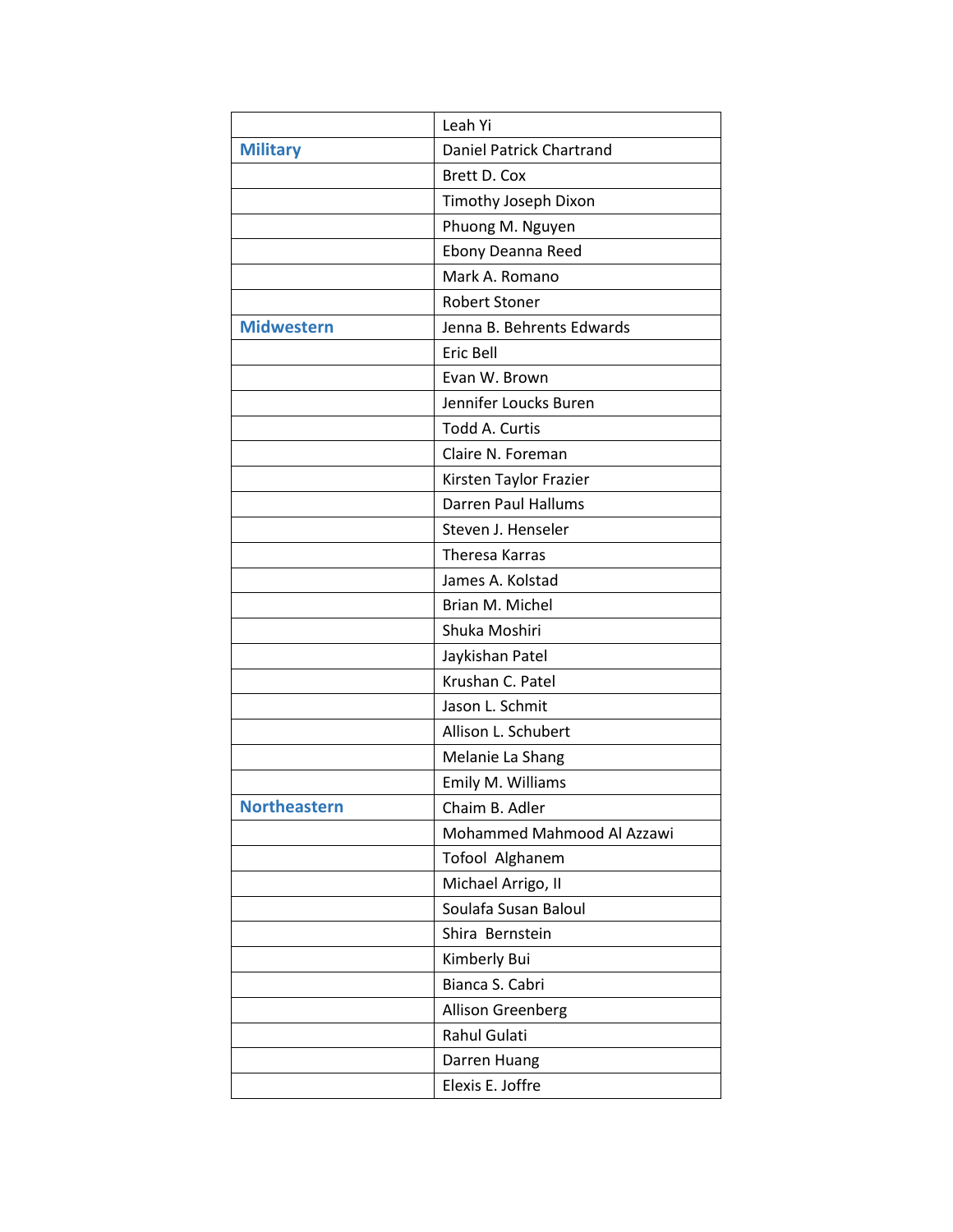|                      | Nina B. Laracuente        |
|----------------------|---------------------------|
|                      | Chen-Hsing Lin            |
|                      | Tongxin Liu               |
|                      | Fernanda D. Marchi        |
|                      | Saju Mathew               |
|                      | Cynthia Micaroni          |
|                      | Grace Noh                 |
|                      | Samuel Ire Obamiyi        |
|                      | Dong Heon Oh              |
|                      | Shany C. Park             |
|                      | Marni Phillips            |
|                      | <b>Stephanie Phillis</b>  |
|                      | Melena Planzos            |
|                      | Ali R. Rad                |
|                      | Vincent Santucci          |
|                      | Brittany Ann Swiderski    |
|                      | Elise M. Vincelette       |
|                      | Ying Wan                  |
| <b>Pacific Coast</b> | Sharifa Alebrahim         |
|                      | Daniel P. Areepong        |
|                      | Nahal Ashouri             |
|                      | Kevin Badii               |
|                      | Theresa C. Baldwin        |
|                      | Lisamarie Brazeau         |
|                      | Lena Buckendorf           |
|                      | Alexandra M. Chamberlain  |
|                      |                           |
|                      | Doyon Chung               |
|                      | Steven C. Clawson         |
|                      | Joel P. Gardner           |
|                      | Jeremy James Haines       |
|                      | Piyush Heda               |
|                      | Yoon-Young Heo            |
|                      | Douglas W. Hom            |
|                      | <b>Tiffany Lee Hudson</b> |
|                      | Aaron Ivanhoe             |
|                      | Marcus Y. Kai             |
|                      | Sharon M. Kim             |
|                      | Tae W. Kwon               |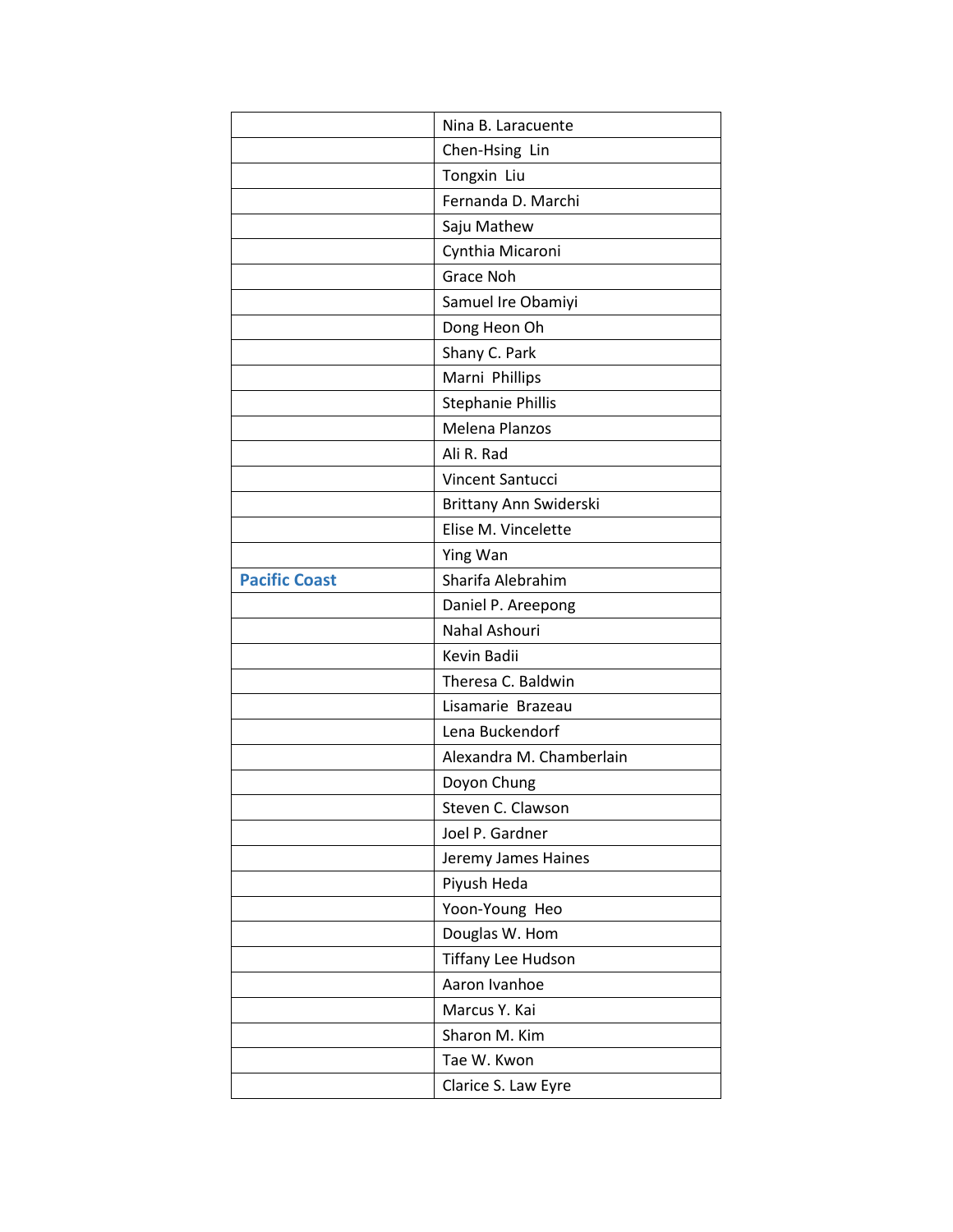|                       | David C. Lee                      |
|-----------------------|-----------------------------------|
|                       | Janice Lee                        |
|                       | Peter Chee F Lee                  |
|                       | Skyler Liatti                     |
|                       | Mhd Hazem Makhsida                |
|                       | Brandon D. Martin                 |
|                       | <b>Matias Navarrete Grimminck</b> |
|                       | Henry M. Nguyen                   |
|                       | Thomas M. Nguyen                  |
|                       | Stephen S. Rheem                  |
|                       | Shruti Shastry                    |
|                       | Sandra Khong Tai                  |
|                       | Samuel P. Tam                     |
|                       | Jeffrey S. Tinloy                 |
|                       | Shannon M. Woods                  |
| <b>Rocky Mountain</b> | Kyle Brian Aten                   |
|                       | Gary E Bedrosian                  |
|                       | Kaitlyn N. Darcy                  |
|                       | Ingrid de la Torre                |
|                       | Spencer W. Dixon                  |
|                       | Albert W. Eng                     |
|                       | Morgan Warner Gonder              |
|                       | <b>Stas Grandi</b>                |
|                       | Kaia Jerde                        |
|                       | Brent Lee Jorgensen               |
|                       | Jeremy C. Karras                  |
|                       | Tetyana Korchynskyy               |
|                       | Nikki Kumor                       |
|                       | Simona Lekht                      |
|                       | Kaysie Mills                      |
|                       | An Nguyen                         |
|                       | Daniel C. Peterson                |
|                       | <b>Michael Powers</b>             |
|                       | Hoda Salim                        |
|                       | <b>Ross Michael Schwartz</b>      |
|                       | Irina G. Sharp                    |
|                       | Jeremy Ray Stewart                |
|                       | Madelyn Stumpos                   |
|                       | Melissa D. Venrick                |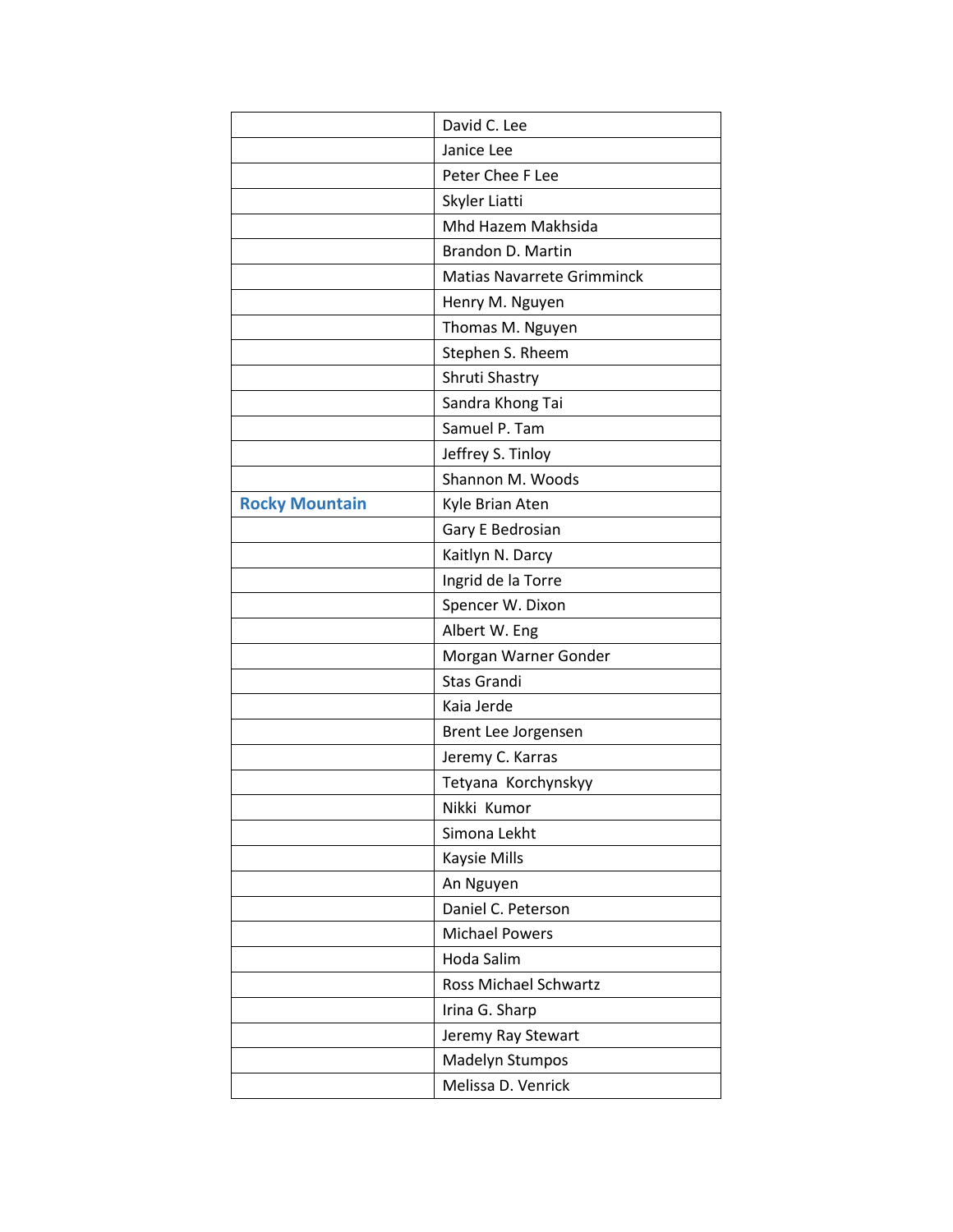|                     | Clint Wire                 |
|---------------------|----------------------------|
| <b>Southern</b>     | Lina Aljoudeh              |
|                     | Jeremy P. Bateman          |
|                     | Thomas G. Bradley          |
|                     | Christopher Ashley Clayton |
|                     | David Franks               |
|                     | Marc Adam Fruithandler     |
|                     | Christopher T. Harris      |
|                     | Haylee Humes               |
|                     | Syed K. Hussaini           |
|                     | John M. Jewett             |
|                     | Neal A. Klar               |
|                     | Ian R. Lieberman           |
|                     | Abraham B. Lifshitz        |
|                     | Chin-Yu Lin                |
|                     | Frank Litchfield           |
|                     | Kyle Michael Maldonado     |
|                     | Rhina V. Marquez           |
|                     | Marcela A. Matamoros       |
|                     | Elizabeth Melvin           |
|                     | Corey B. Moody             |
|                     | Caitlin B. Moquin          |
|                     | William G. Parris          |
|                     | Suliman M. Salman          |
|                     | David C. Schaefer          |
|                     | Nichole Schiro             |
|                     | Ayman Suliman              |
|                     | Michael A. Weiler          |
|                     | Lauren E. Widmer           |
|                     | Michael Cliff Wilson       |
|                     | Stephanie Marie Wilson     |
| <b>Southwestern</b> | Brian D. Amy               |
|                     | Kurt M. Anderson           |
|                     | Mason Dale Borth           |
|                     | Ralph A. Brock, II         |
|                     | Colby Cajero               |
|                     | Aaron M. Crossley          |
|                     | <b>Timothy Dang</b>        |
|                     | Tyler C. DeVaughan         |